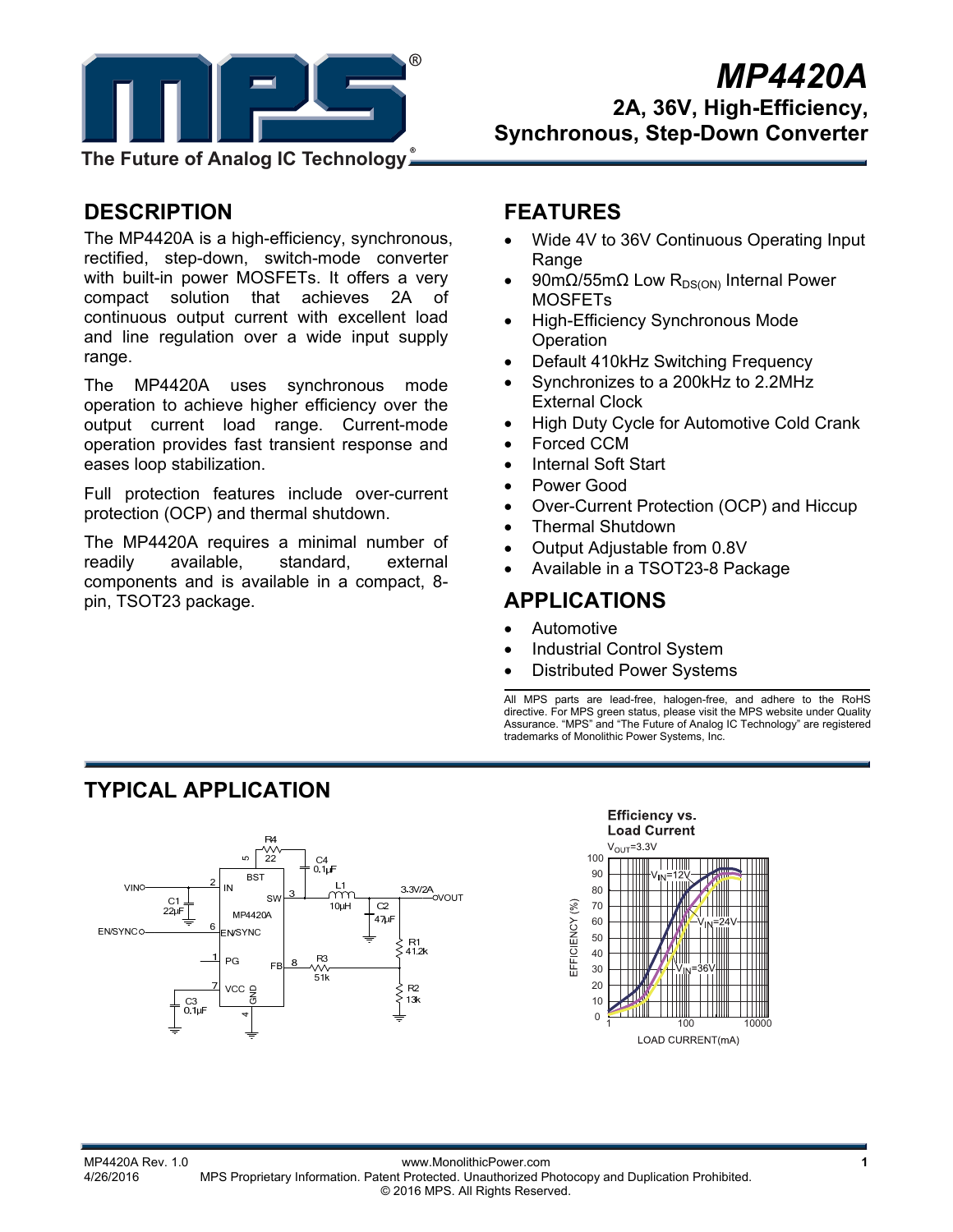

# **ORDERING INFORMATION**

| <b>Part Number*</b> | Package  | <b>Top Marking</b> |  |
|---------------------|----------|--------------------|--|
| MP4420AGJ           | TSOT23-8 | See Below          |  |

\* For Tape & Reel, add suffix –Z (e.g. MP4420AGJ–Z)

# **TOP MARKING**

# | APJY

APJ: Product code of MP4420AGJ Y: Year code

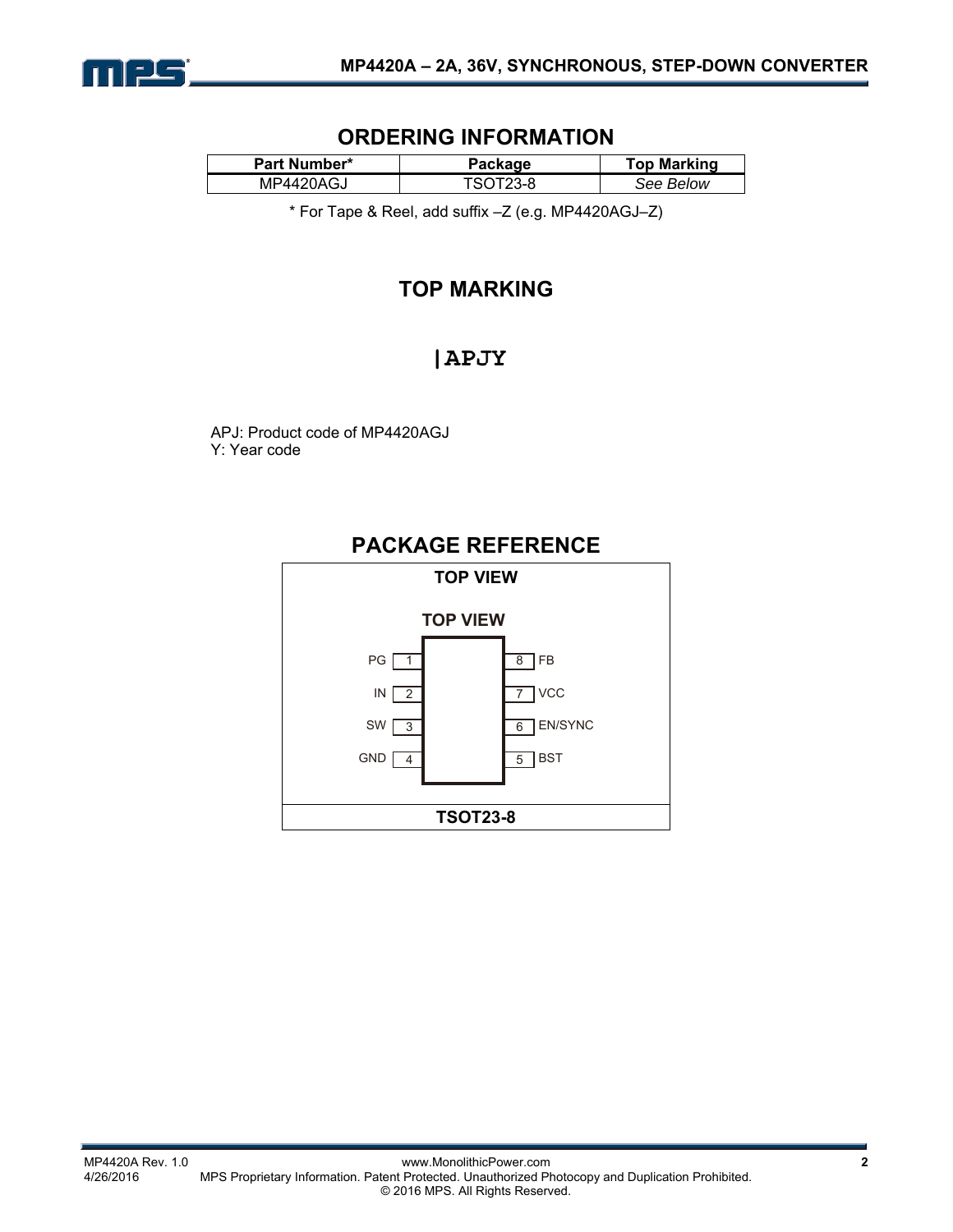

# **ABSOLUTE MAXIMUM RATINGS (1)**

| Continuous power dissipation $(T_A = +25^{\circ}C)^{(3)}$ |  |
|-----------------------------------------------------------|--|
|                                                           |  |
|                                                           |  |
|                                                           |  |
|                                                           |  |

#### *Recommended Operating Conditions*

| Continuous supply voltage $(V_{\text{IN}})$ 4V to 36V           |  |
|-----------------------------------------------------------------|--|
| Output voltage $(V_{\text{OUT}})$ 0.8V to 0.9 x $V_{\text{IN}}$ |  |
| Operating junction temp. $(T_J)$ -40°C to +125°C                |  |

# *Thermal Resistance* **(4)** *θJA θJC*

TSOT23-8.............................. 100..... 55... °C/W

#### **NOTES:**

- 1) Absolute maximum ratings are rated under room temperature unless otherwise noted. Exceeding these ratings may damage the device.
- 2) For details on EN's ABS MAX rating, please refer to the Enable/SYNC Control section on page 14.
- 3) The maximum allowable power dissipation is a function of the maximum junction temperature  $T_J$  (MAX), the junction-toambient thermal resistance  $\theta_{JA}$ , and the ambient temperature TA. The maximum allowable continuous power dissipation at any ambient temperature is calculated by  $P_D$  (MAX) = (T<sub>J</sub> (MAX)-TA)/θJA. Exceeding the maximum allowable power dissipation produces an excessive die temperature, causing the regulator to go into thermal shutdown. Internal thermal shutdown circuitry protects the device from permanent damage.
- 4) Measured on JESD51-7, 4-layer PCB.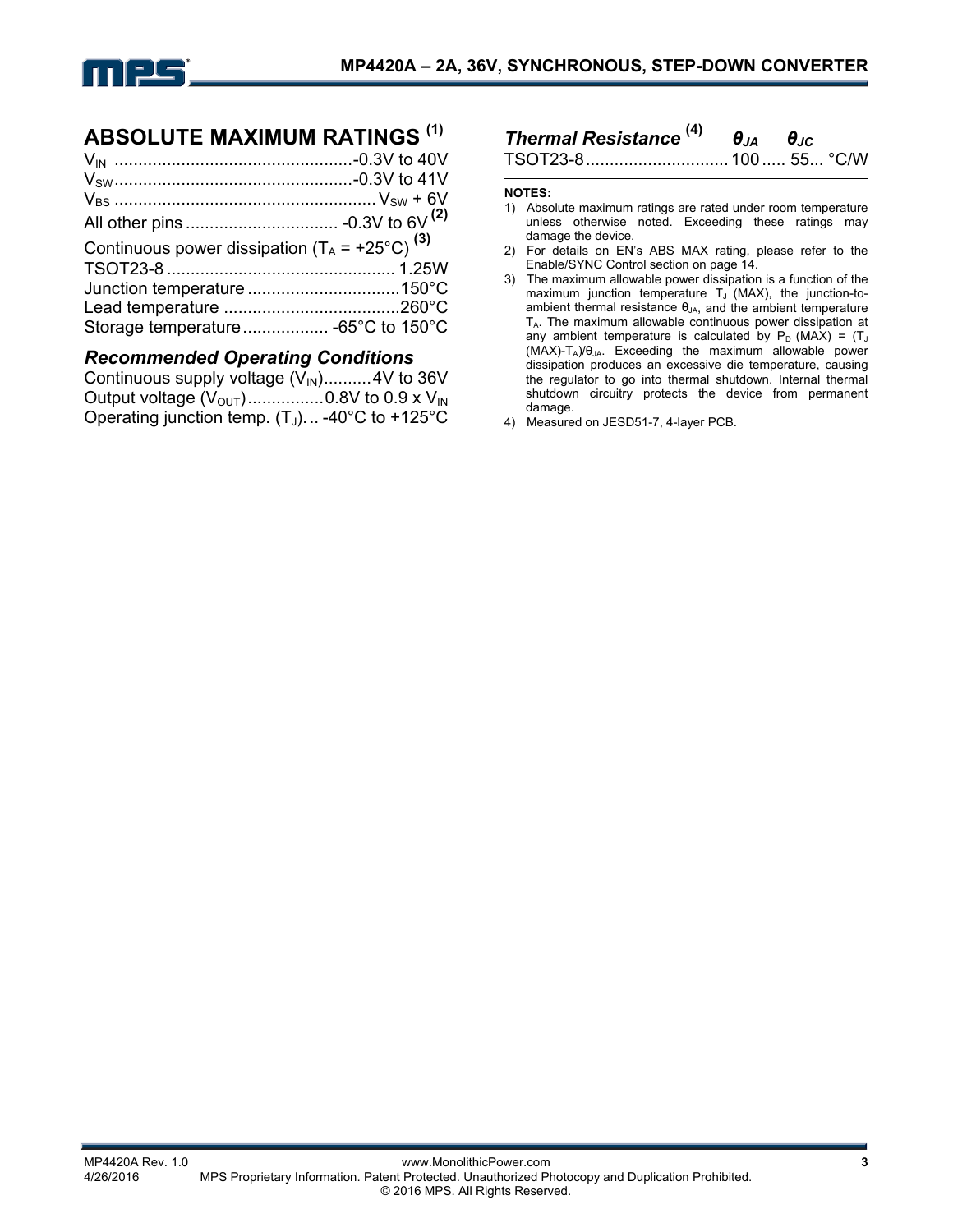

# **ELECTRICAL CHARACTERISTICS**

 $V_{IN}$  = 12V, T<sub>J</sub> = -40°C to +125°C<sup>(5)</sup>, unless otherwise noted. Typical values are at T<sub>J</sub> = +25°C.

| <b>Parameter</b>                                                    | Symbol                     | <b>Condition</b>                              | Min  | <b>Typ</b>     | <b>Max</b> | <b>Units</b> |
|---------------------------------------------------------------------|----------------------------|-----------------------------------------------|------|----------------|------------|--------------|
| Supply current (shutdown)                                           | $I_{\text{SHDN}}$          | $V_{EN} = 0V$                                 |      |                | 8          | μA           |
| Supply current (quiescent)                                          | $I_{\mathsf{Q}}$           | $V_{EN}$ = 2V, $V_{FB}$ = 1V,<br>no switching |      | 0.6            | 0.8        | mA           |
| HS switch on resistance                                             | $R_{ON_HS}$                | $V_{BST-SW} = 5V$                             |      | 90             | 155        | $m\Omega$    |
| LS switch on resistance                                             | $R_{ON\_\text{LS}}$        | $V_{CC}$ = 5V                                 |      | 55             | 105        | $m\Omega$    |
| Switch leakage                                                      | ILKG_SW                    | $V_{EN} = 0V$ , $V_{SW} = 12V$                |      |                | 1          | μA           |
| <b>Current limit</b>                                                | I <sub>LIMIT</sub>         | Under 40% duty cycle                          | 3.4  | 5.6            | 7.8        | A            |
| Oscillator frequency                                                | $\mathsf{f}_\mathsf{SW}$   | $V_{FB}$ = 750mV                              | 320  | 410            | 500        | kHz          |
| Foldback frequency                                                  | $f_{FB}$                   | $V_{FB}$ < 400mV                              | 70   | 100            | 130        | kHz          |
| Maximum duty cycle                                                  | $D_{MAX}$                  | $V_{FB}$ = 750mV, 410kHz                      | 92   | 95             |            | $\%$         |
| Minimum on time <sup>(6)</sup>                                      | $t_{\rm ON\_MIN}$          |                                               |      | 70             |            | ns           |
| Sync frequency range                                                | $f_{\text{SYNC}}$          |                                               | 0.2  |                | 2.4        | <b>MHz</b>   |
| Feedback voltage                                                    |                            | $T_J = 25^{\circ}C$                           | 780  | 792            | 804        | mV           |
|                                                                     | $V_{FB}$                   |                                               | 776  |                | 808        |              |
| Feedback current                                                    | $I_{FB}$                   | $V_{FB}$ = 820mV                              |      | 10             | 100        | nA           |
| EN rising threshold                                                 | V <sub>EN_RISING</sub>     |                                               | 1.15 | 1.4            | 1.65       | V            |
| EN falling threshold                                                | V <sub>EN_FALLING</sub>    |                                               | 1.05 | 1.25           | 1.45       | V            |
| EN threshold hysteresis                                             | $V_{EN_HYS}$               |                                               |      | 150            |            | mV           |
| EN input current                                                    | $I_{EN}$                   | $V_{EN} = 2V$                                 |      | $\overline{4}$ | 8          | μA           |
|                                                                     |                            | $V_{EN} = 0$                                  |      | $\mathbf 0$    | 0.2        | μA           |
| $V_{\text{IN}}$<br>under-voltage<br>lockout<br>threshold rising     | <b>INUVRISING</b>          |                                               | 3.3  | 3.5            | 3.7        | V            |
| $V_{\text{IN}}$<br>under-voltage<br>lockout<br>threshold falling    | <b>INUVFALLING</b>         |                                               | 3.1  | 3.3            | 3.5        | V            |
| $V_{\text{IN}}$<br>under-voltage<br>lockout<br>threshold hysteresis | <b>INUV<sub>HYS</sub></b>  |                                               |      | 200            |            | mV           |
| VCC regulator                                                       | $\mathsf{V}_{\mathsf{CC}}$ | $I_{\text{CC}} = 0 \text{mA}$                 | 4.6  | 4.9            | 5.2        | V            |
| VCC load regulation                                                 |                            | $I_{\text{CC}}$ = 5mA                         |      | 1.5            | 4          | $\%$         |
| Soft-start period                                                   | $t_{SS}$                   | V <sub>OUT</sub> from 10% to 90%              | 0.45 | 1.5            | 2.55       | ms           |
| Thermal shutdown <sup>(6)</sup>                                     |                            |                                               | 150  | 170            |            | $^{\circ}$ C |
| Thermal hysteresis <sup>(6)</sup>                                   |                            |                                               |      | 30             |            | $^{\circ}C$  |
| PG rising threshold                                                 | $PGVth_RISING$             | as a percentage of $V_{FB}$                   | 86   | 90             | 94         | $\%$         |
| PG falling threshold                                                | PG <sub>Vth_FALLING</sub>  | as a percentage of $V_{FB}$                   | 80   | 84             | 88         | %            |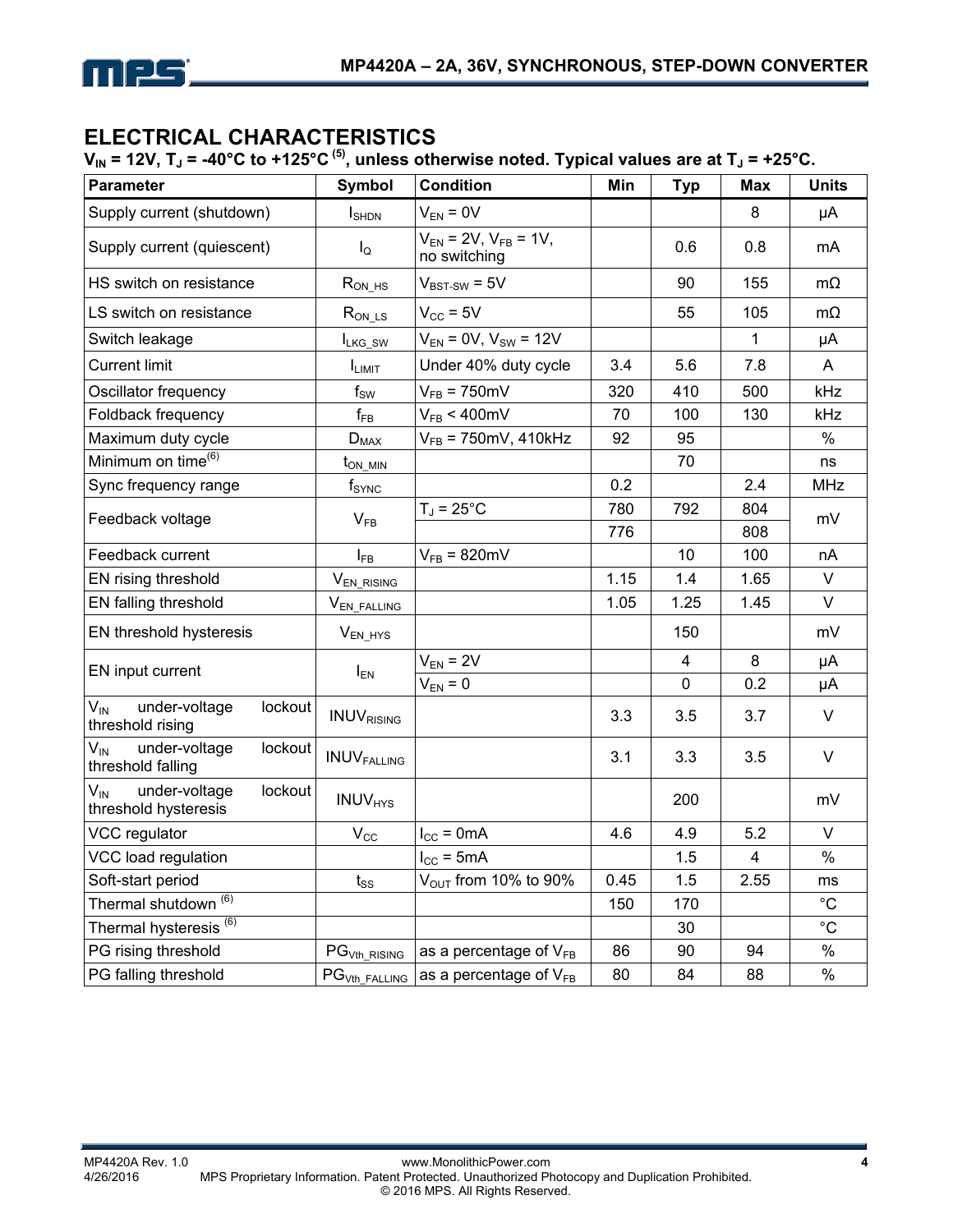

# **ELECTRICAL CHARACTERISTICS** *(continued)*

 $\bm{\mathsf{V}}_\textsf{IN}$  = 12V, T」 = -40°C to +125°C <sup>(5)</sup>, unless otherwise noted. Typical values are at T」 = +25°C.

| <b>Parameter</b>           | Symbol                             | <b>Condition</b>            | Min | Typ | <b>Max</b> | <b>Units</b> |
|----------------------------|------------------------------------|-----------------------------|-----|-----|------------|--------------|
| PG threshold hysteresis    | $PG_{Vth HYS}$                     | as a percentage of $V_{FB}$ |     | 6   |            | $\%$         |
| PG rising delay            | $\mathsf{PG}_{\mathsf{Td}}$ rising |                             | 40  | 90  | 160        | μs           |
| PG falling delay           | $PGTd$ Falling                     |                             | 30  | 55  | 95         | μs           |
| PG sink current capability | $V_{PG}$                           | Sink 4mA                    |     | 0.1 | 0.3        |              |
| PG leakage current         | <b>ILKG PG</b>                     |                             |     | 10  | 100        | nA           |

**NOTES:** 

5) Not tested in production and guaranteed by over-temperature correlation.

6) Derived from bench characterization. Not tested in production.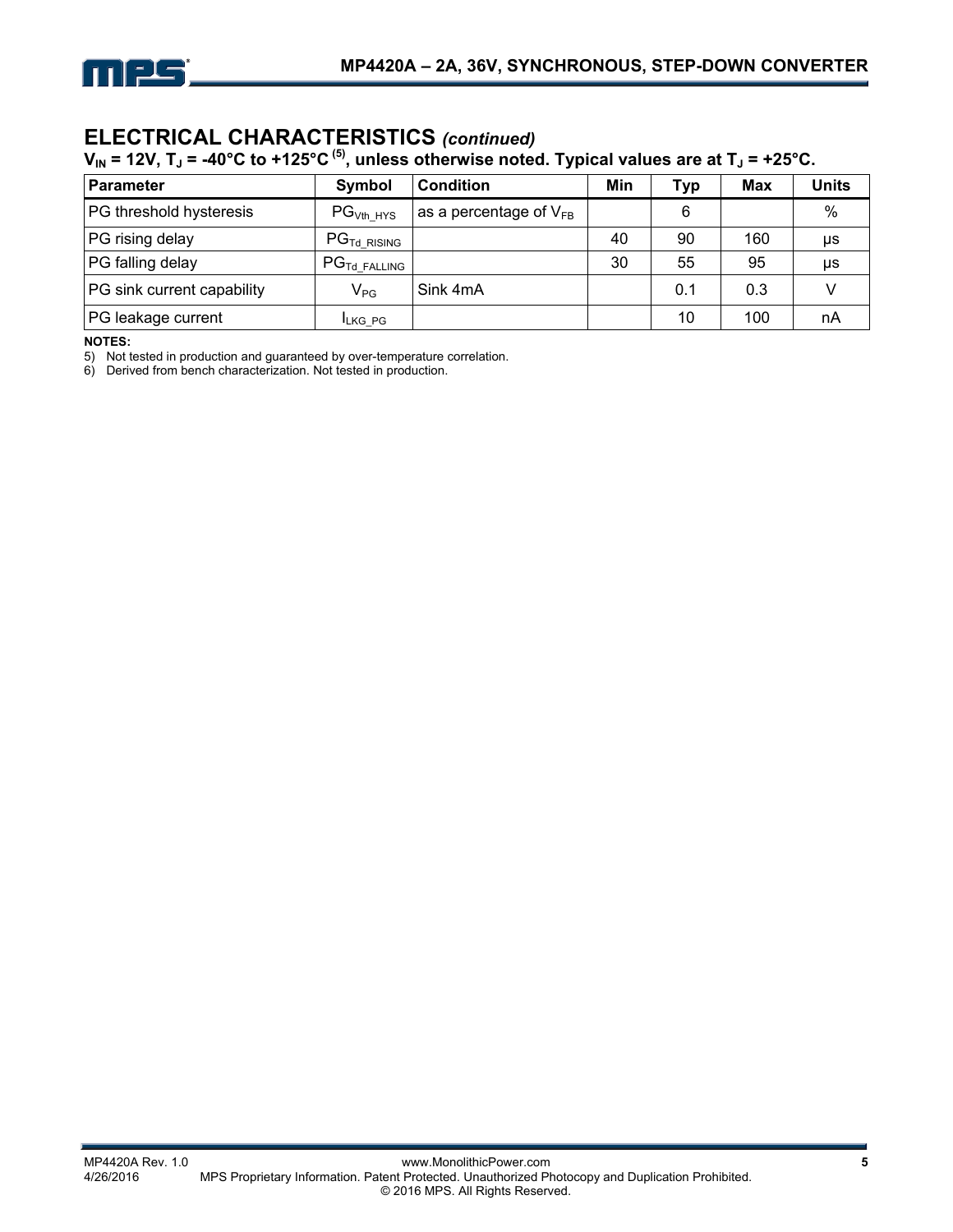

# **TYPICAL CHARACTERISTICS**

mes



MP4420A Rev. 1.0 **MP5 Proprietary Information. Patent Protected.** Unauthorized Photocopy and Duplication Prohibited. MPS Proprietary Information. Patent Protected. Unauthorized Photocopy and Duplication Prohibited. © 2016 MPS. All Rights Reserved.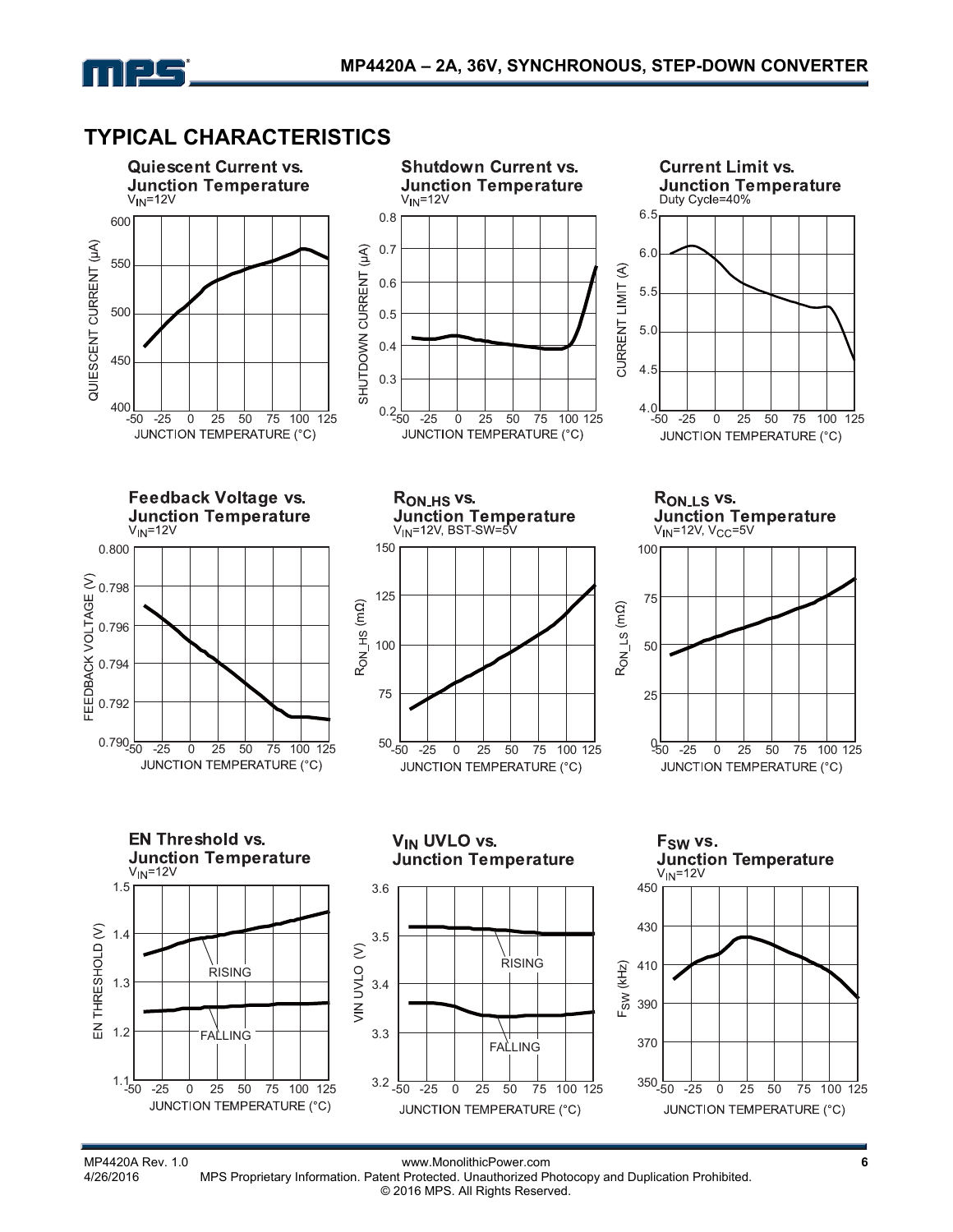

# **TYPICAL CHARACTERISTICS** *(continued)*

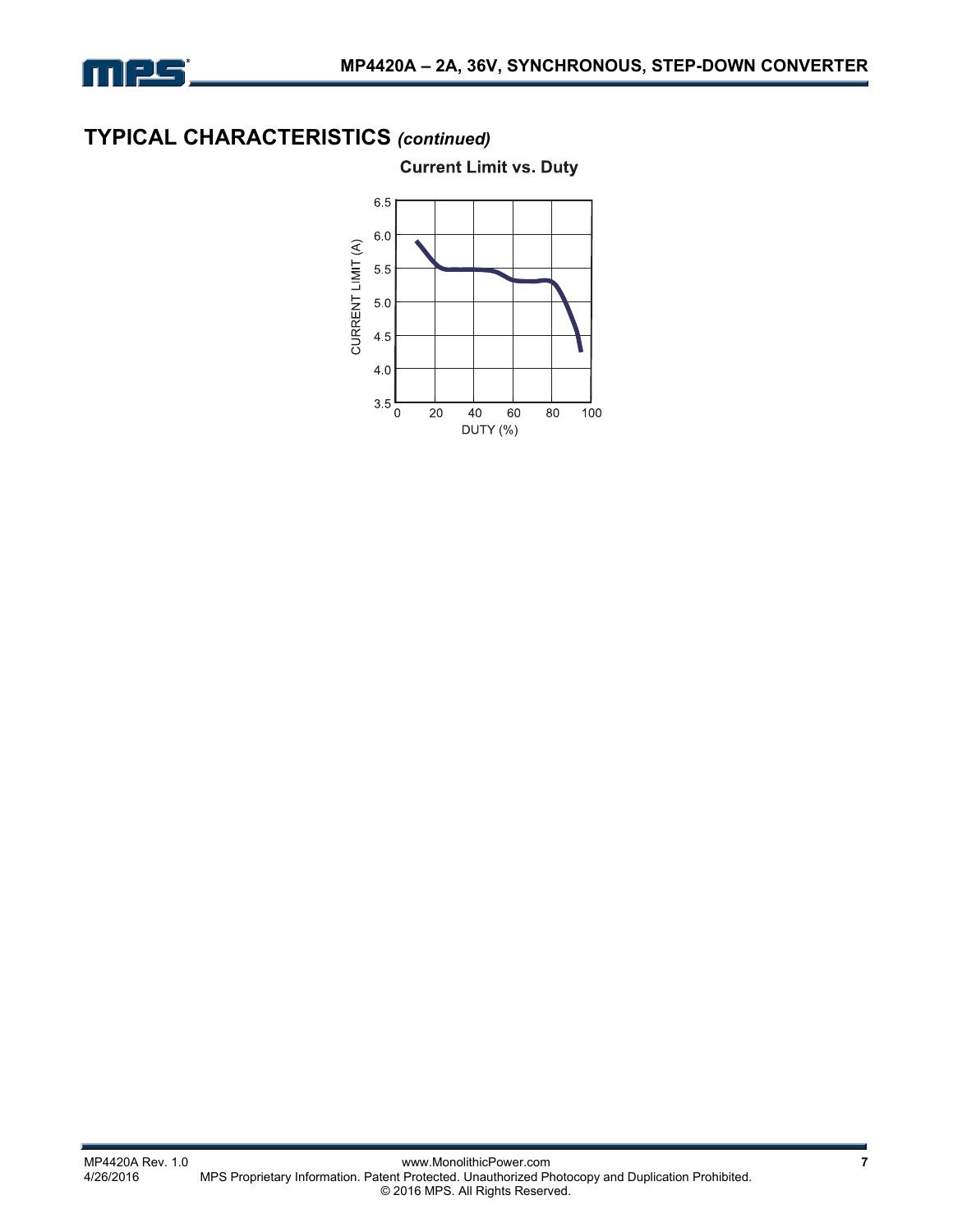

#### **TYPICAL PERFORMANCE CHARACTERISTICS**   $V_{IN}$  = 12V,  $V_{OUT}$  = 3.3V, L = 10µH,  $R_{BST}$  = 20 $\Omega$ ,  $T_A$  = +25°C, unless otherwise noted. **Thermal Rise Efficiency vs. Efficiency vs. Load Current Load Current**  $V<sub>OUT</sub>=3.3V$  $V_{OUT} = 5V$ 100 100 30 **TTTIII** CASE TEMPERATURE RISE (°C) TIII 90  $n = 12$ 90  $^{\prime}$ in=1 25 80 80 70 EFFICIENCY (%) 70 EFFICIENCY (%) EFFICIENCY (%) 20 Ш 60 60 15 50 50  $\rm{V_{IN}}$ =36 40 40 IIIII  $111$ VIIII  $\Box$ 10 30 30 20 20 5 10 10 V  $2\lambda$ IN۰ 0  $0\frac{V}{0}$ <sup>1</sup> 100 10000 <sup>0</sup> 100 10000 0 0.4 0.8 1.2 1.6 2LOAD CURRENT(mA) LOAD CURRENT(mA) LOAD CURRENT(A)

**Load Regulation** 

**Line Regulation** 



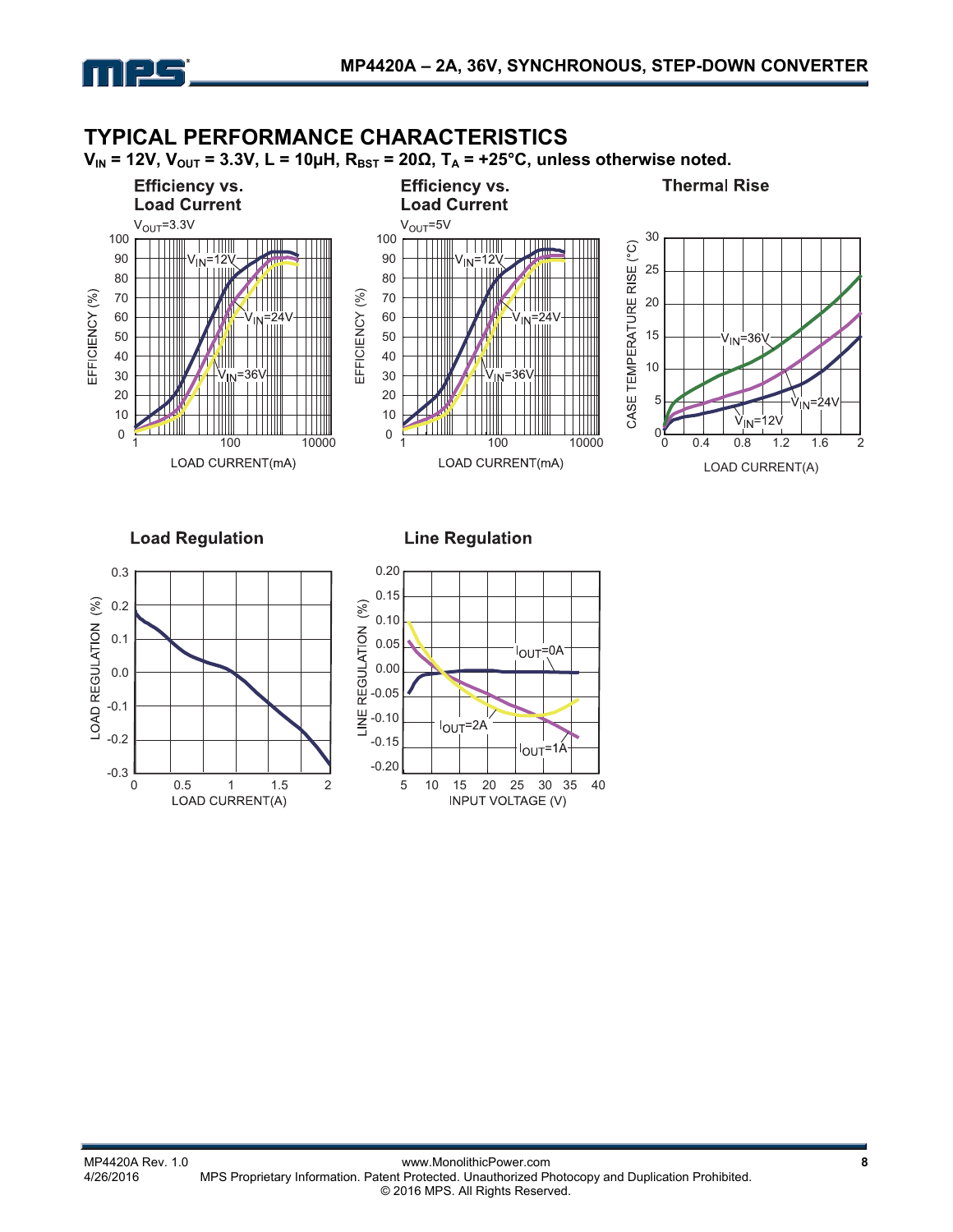



# **TYPICAL PERFORMANCE CHARACTERISTICS** *(continued)*





 $\frac{V_{IN}}{5 V/div}$ 

 $V_{OUT}$  $2V$ /div

 $1A/div$ 

 $\frac{V_{SW}}{5 V/div}$ 

ı,

MP4420A Rev. 1.0 www.MonolithicPower.com **9** MPS Proprietary Information. Patent Protected. Unauthorized Photocopy and Duplication Prohibited. © 2016 MPS. All Rights Reserved.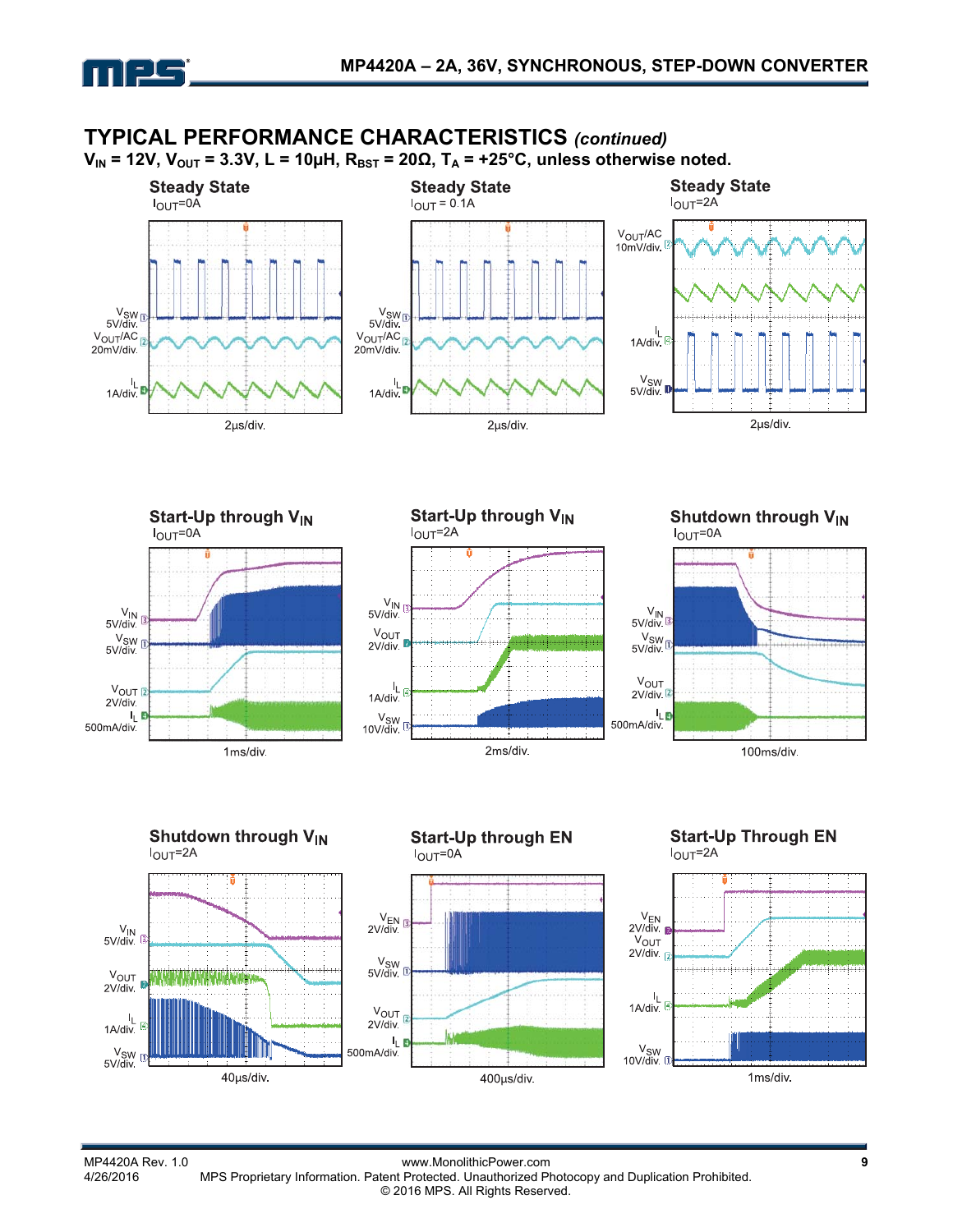

# **TYPICAL PERFORMANCE CHARACTERISTICS** *(continued)*

 $V_{IN}$  = 12V,  $V_{OUT}$  = 3.3V, L = 10µH,  $R_{BST}$  = 20 $\Omega$ ,  $T_A$  = +25°C, unless otherwise noted.





**SCP Steady State** 



**SCP Recovery** Short Circuit to  $I_{\text{OUT}}$ =0A



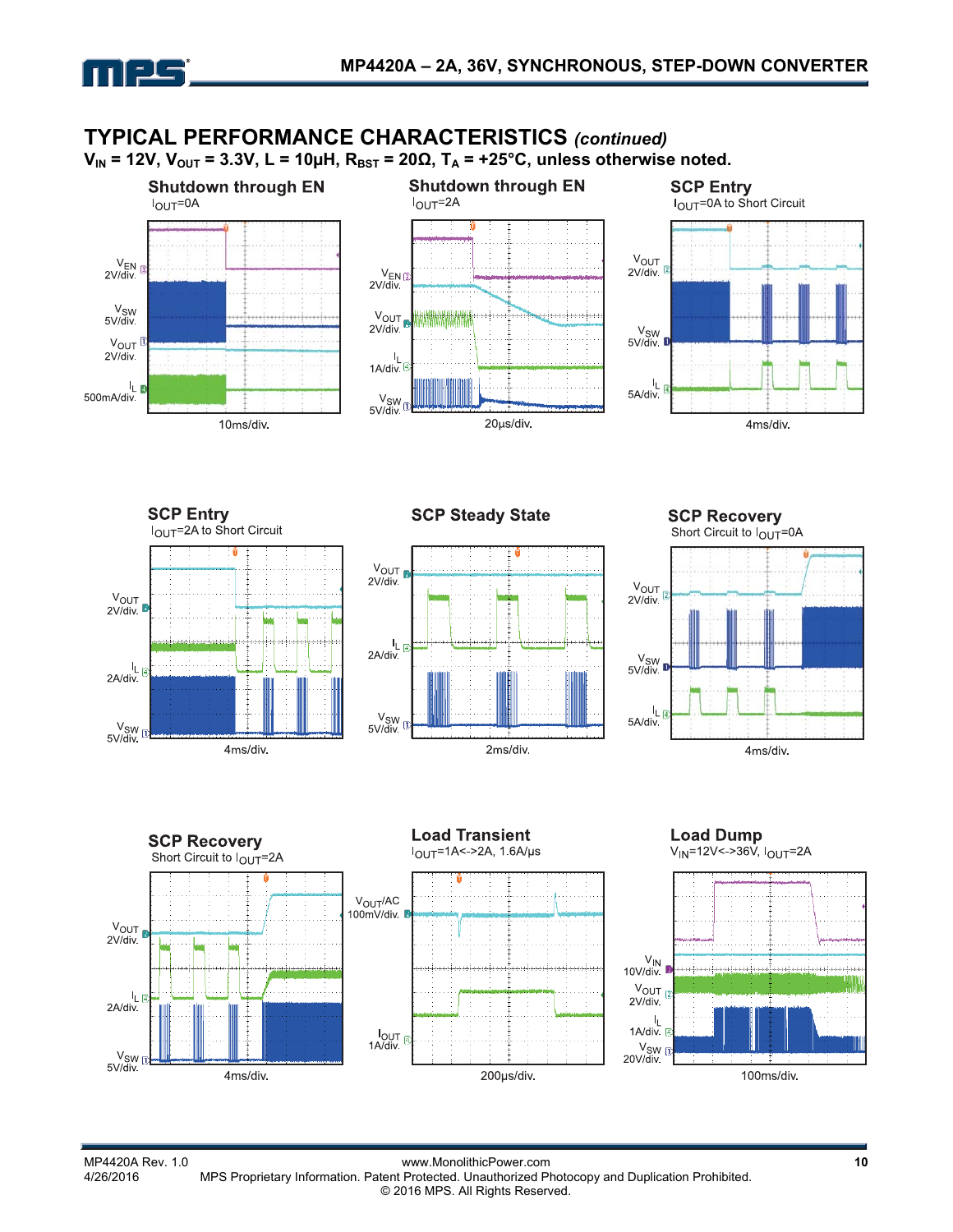

### **TYPICAL PERFORMANCE CHARACTERISTICS** *(continued)*  $V_{IN}$  = 12V,  $V_{OUT}$  = 3.3V, L = 10µH,  $R_{BST}$  = 20 $\Omega$ ,  $T_A$  = +25°C, unless otherwise noted.

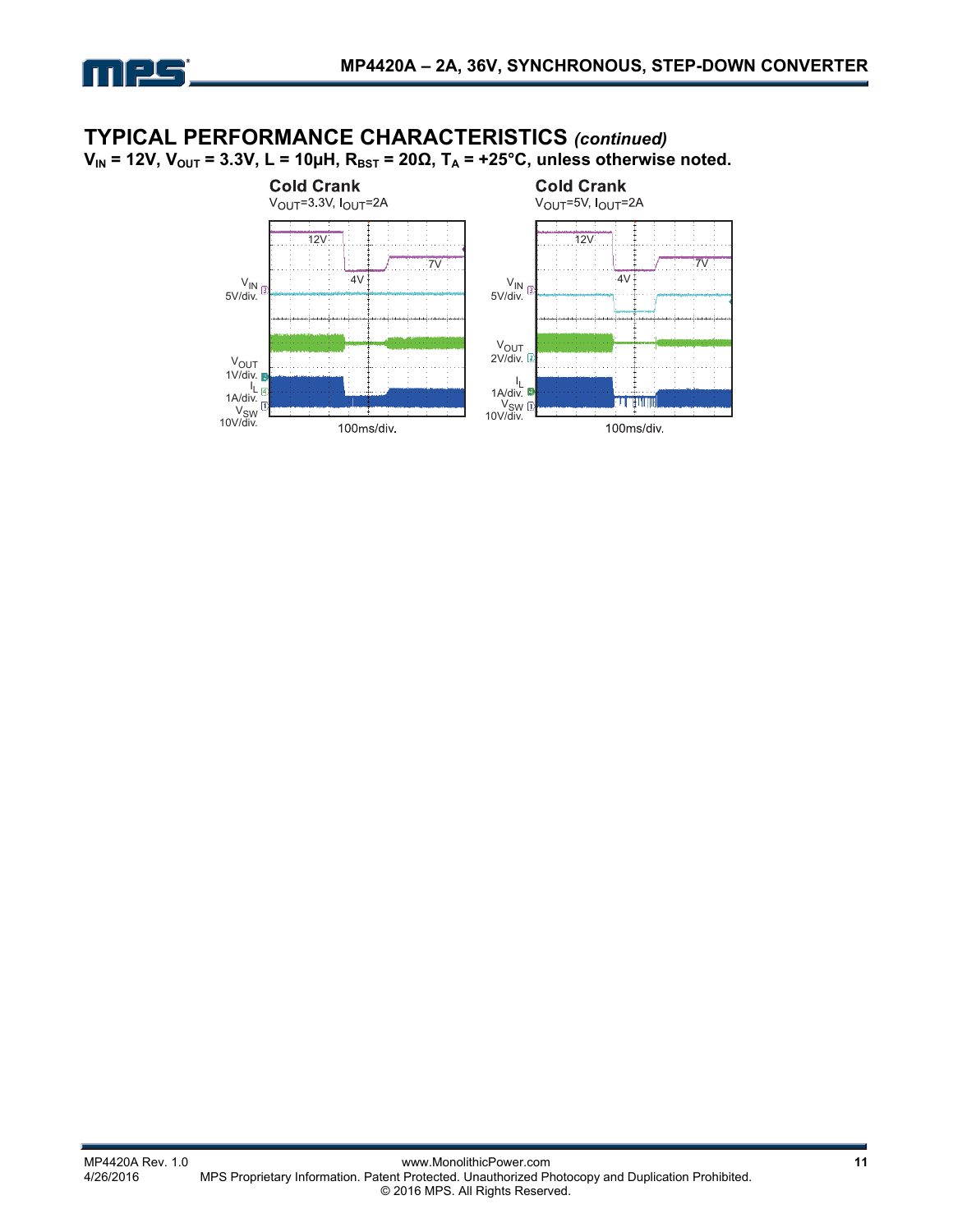

# **PIN FUNCTIONS**

| Pin# | <b>Name</b>    | <b>Description</b>                                                                                                                                                                                                                                                                                         |
|------|----------------|------------------------------------------------------------------------------------------------------------------------------------------------------------------------------------------------------------------------------------------------------------------------------------------------------------|
| 1    | PG             | <b>Power good.</b> The output of PG is an open drain and goes high if the output voltage<br>exceeds 90% of the nominal voltage.                                                                                                                                                                            |
| 2    | IN             | Supply voltage. The MP4420A operates from a 4V to 36V input rail. C1 is required to<br>decouple the input rail. Connect using a wide PCB trace.                                                                                                                                                            |
| 3    | <b>SW</b>      | <b>Switch output.</b> Connect using a wide PCB trace.                                                                                                                                                                                                                                                      |
| 4    | <b>GND</b>     | System ground. GND is the reference ground of the regulated output voltage. GND<br>requires special consideration during PCB layout. For best results, connect GND with<br>copper traces and vias.                                                                                                         |
| 5    | <b>BST</b>     | <b>Bootstrap.</b> A capacitor connected between SW and BST is required to form a floating<br>supply across the high-side switch driver. A $20\Omega$ resistor placed between SW and BST is<br>strongly recommended to reduce SW voltage spikes.                                                            |
| 6    | <b>EN/SYNC</b> | <b>Enable/synchronize.</b> Drive EN/SYNC high to enable the MP4420A. Apply an external<br>clock to EN/SYNC to change the switching frequency.                                                                                                                                                              |
| 7    | <b>VCC</b>     | Bias supply. Decouple VCC with a 0.1µF-to-0.22µF capacitor. Select a capacitor that<br>does not exceed 0.22µF.                                                                                                                                                                                             |
| 8    | <b>FB</b>      | Feedback. Connect FB to the tap of an external resistor divider from the output to GND to<br>set the output voltage. When the FB voltage is below 660mV, the frequency foldback<br>comparator lowers the oscillator frequency to prevent current limit runaway during a short-<br>circuit fault condition. |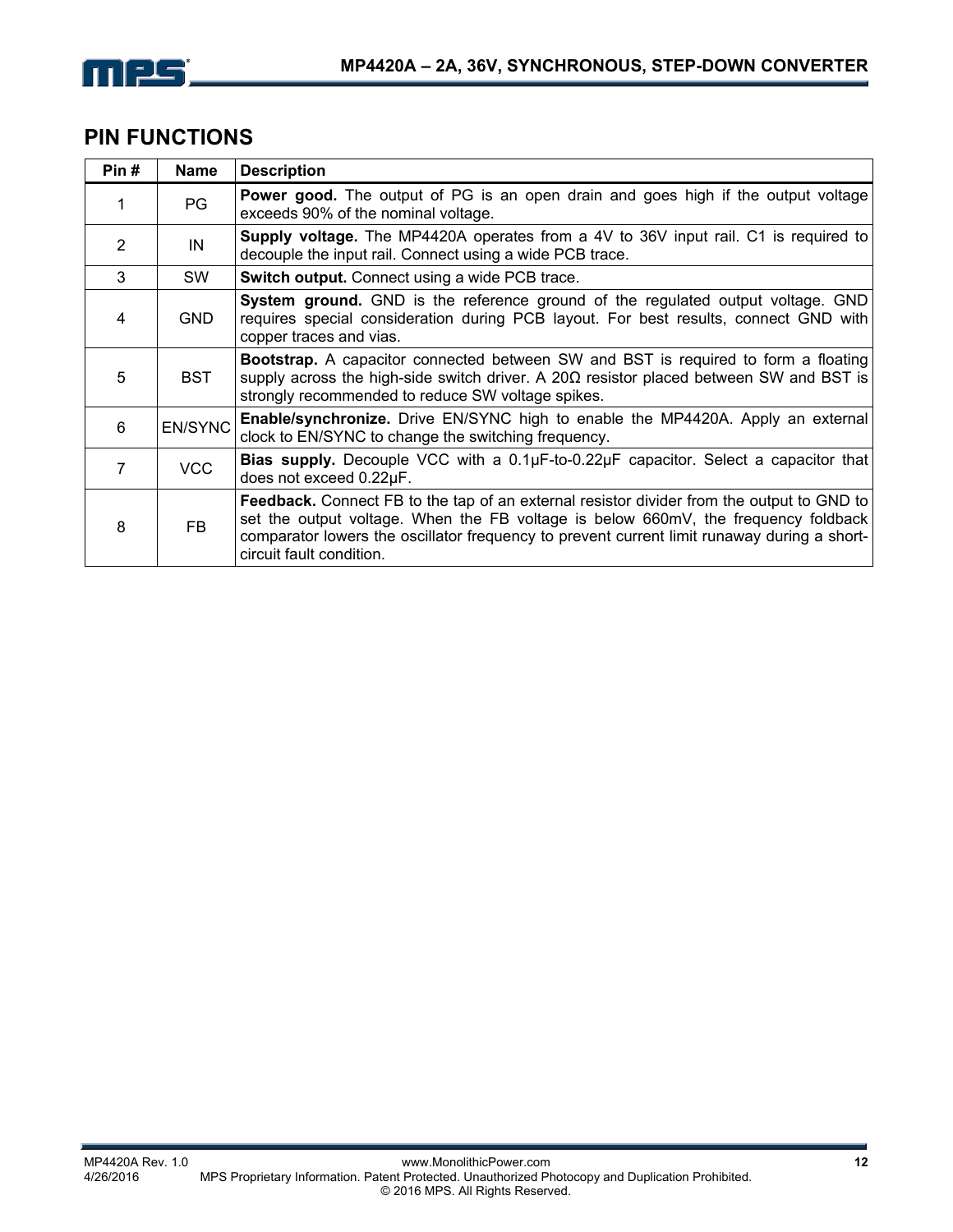

### **BLOCK DIAGRAM**



**Figure 1: Functional Block Diagram**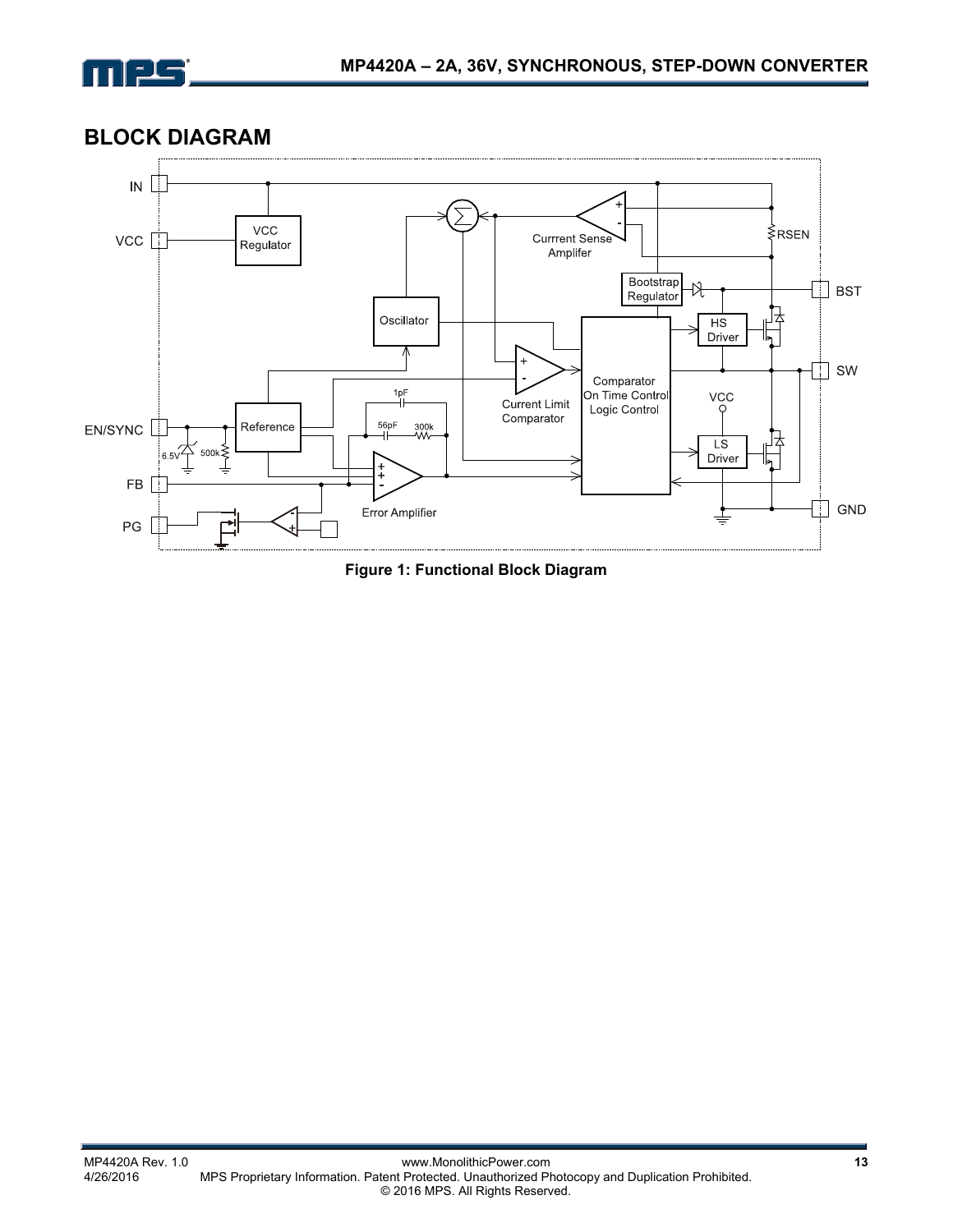

# **OPERATION**

The MP4420A is a high-efficiency, synchronous, rectified, step-down, switch-mode converter with built-in power MOSFETs. It offers a very compact solution that achieves 2A of continuous output current with excellent load and line regulation over a wide input supply range.

The MP4420A operates in a fixed-frequency, peak-current-control mode to regulate the output voltage. An internal clock initiates a PWM cycle. The integrated high-side power MOSFET (HS-FET) turns on and remains on until its current reaches the value set by the COMP voltage  $(V<sub>COMP</sub>)$ . When the power switch is off, it remains off until the next clock cycle starts. If the current in the power MOSFET does not reach the current value set by COMP within 95% of one PWM period, the power MOSFET is forced off.

#### **Internal Regulator**

The 5V internal regulator powers most of the internal circuitries. This regulator takes the  $V_{IN}$ input and operates in the full  $V_{IN}$  range. When  $V_{IN}$ exceeds 5.0V, the output of the regulator is in full regulation; when  $V_{IN}$  falls below 5.0V, the output of the regulator decreases following  $V_{\text{IN}}$ . A 0.1 $\mu$ F decoupling ceramic capacitor is needed at VCC.

#### **Error Amplifier (EA)**

The error amplifier compares the FB voltage against the internal 0.8V reference (REF) and outputs a COMP voltage that controls the power MOSFET current. The optimized internal compensation network minimizes the external component count and simplifies the control loop design.

#### **Enable/SYNC Control**

EN/SYNC is a digital control that turns the regulator on and off. Drive EN/SYNC high to turn on the regulator; drive EN/SYNC low to turn off the regulator. An internal 500kΩ resistor from EN/SYNC to GND allows EN/SYNC to be floated to shut down the chip.

EN/SYNC is clamped internally using a 6.5V series Zener diode (see Figure 2). Connect the EN/SYNC input through a pull-up resistor to any voltage connected to  $V_{\text{IN}}$ . The pull-up resistor limits the EN/SYNC input current below 150µA.

For example, with 12V connected to  $V_{IN}$ , R<sub>PULLUP</sub> ≥ (12V – 6.5V) ÷ 150µA = 36.7kΩ.

Connecting EN/SYNC directly to a voltage source without a pull-up resistor requires limiting the voltage amplitude below or equal to 6V to prevent damage to the Zener diode.



**Figure 2: 6.5V-Type Zener Diode** 

To use the synchronous function, connect an external clock in the range of 200kHz to 2.2MHz to EN/SYNC. The external clock should be connected at least 2ms after the output voltage is set. The internal clock rising edge is synchronized to the external clock rising edge when the external clock is connected. The pulse width of the external clock signal should be below 1.7μs.

#### **Under-Voltage Lockout (UVLO)**

Under-voltage lockout (UVLO) protects the chip from operating at an insufficient supply voltage. The MP4420A's UVLO comparator monitors the output voltage of the internal regulator (VCC). The UVLO rising threshold is about 3.5V, while its falling threshold is 3.3V.

#### **Internal Soft Start (SS)**

The soft start (SS) prevents the converter output voltage from overshooting during start-up. When the chip starts up, the internal circuitry generates a soft-start voltage that ramps up from 0V to 1.2V. When SS is lower than REF, SS overrides REF so the error amplifier uses SS as the reference. When SS exceeds REF, the error amplifier uses REF as the reference. The SS time is internally set to 1.5ms.

#### **Over-Current Protection (OCP) and Hiccup**

The MP4420A uses a cycle-by-cycle over-current limit when the inductor current peak value exceeds the set current-limit threshold. If the output voltage drops until FB is below the undervoltage (UV) threshold (typically 84% below the reference), the MP4420A enters hiccup mode to restart the part periodically. This protection mode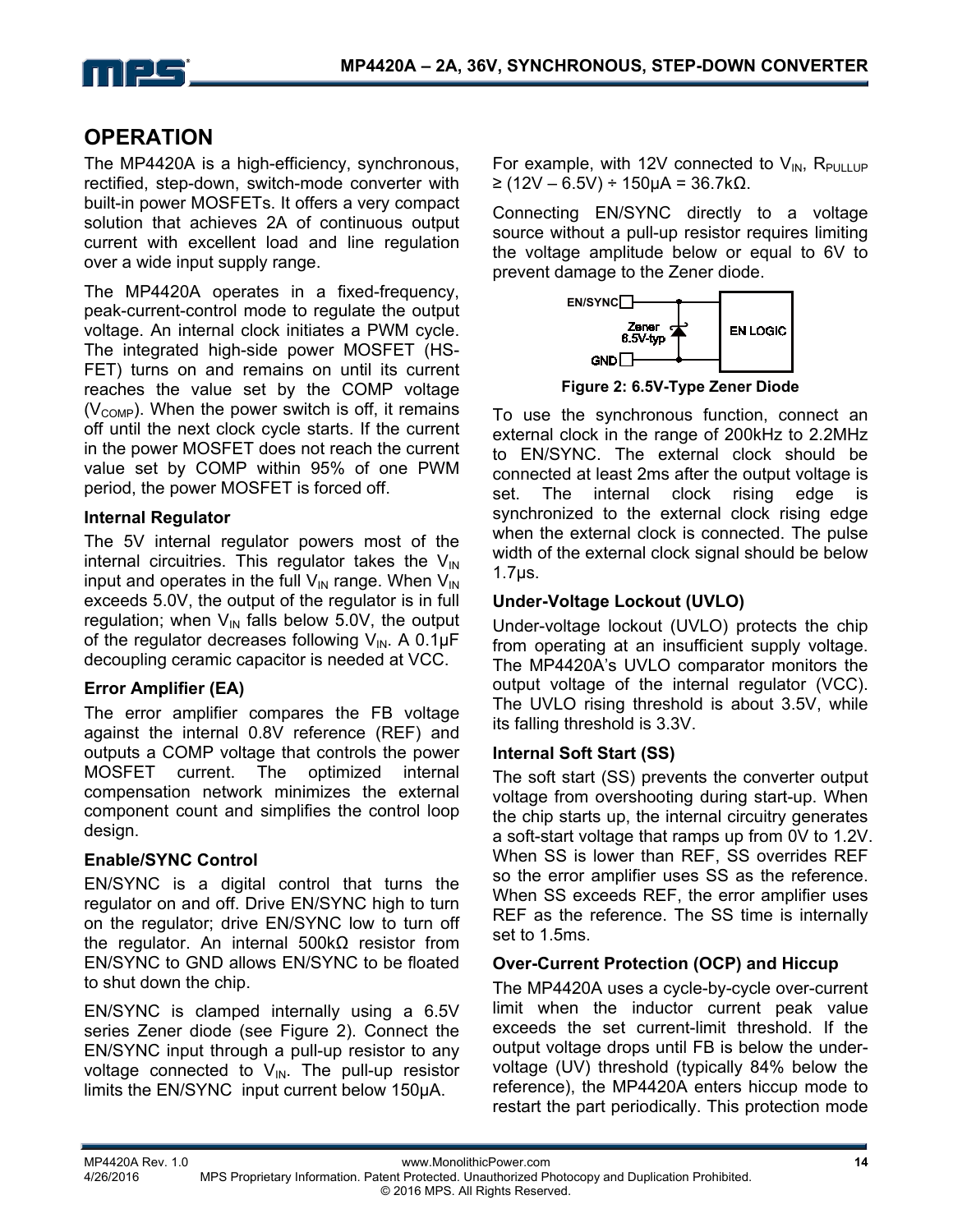

is especially useful when the output is deadshorted to ground.

The average short-circuit current is reduced greatly to alleviate thermal issues and protect the regulator. The MP4420A exits hiccup mode once the over-current condition is removed.

#### **Thermal Shutdown**

Thermal shutdown prevents the chip from operating at exceedingly high temperatures. When the silicon die temperature exceeds 170°C, the entire chip shuts down. When the temperature drops below its lower threshold (typically 140°C) the chip is enabled again.

#### **Floating Driver and Bootstrap Charging**

An external bootstrap capacitor powers the floating power MOSFET driver. A dedicated internal regulator charges and regulates the bootstrap capacitor voltage to about 5V (see Figure 3).

When the voltage between the BST and SW nodes drops below regulation, a PMOS pass transistor connected from  $V_{IN}$  to BST turns on. The charging current path is from  $V_{IN}$  to BST and then to SW. The external circuit should provide enough voltage headroom to facilitate charging. As long as  $V_{\text{IN}}$  is higher than SW significantly, the bootstrap capacitor remains charged. When the HS-FET is on,  $V_{IN}$  is approximately equal to  $V_{SW}$ , so the bootstrap capacitor cannot charge. When the LS-FET is on,  $V_{IN}$  -  $V_{SW}$  reaches its maximum for fast charging (the charging path is shown in Figure 3a). When the HS-FET and LS-FET are both off,  $V_{SW}$  is equal to  $V_{OUT}$ , so the difference between  $V_{\text{IN}}$  and  $V_{\text{OUT}}$  can charge the bootstrap capacitor (the charging path is shown in Figure 3b).

The floating driver has its own UVLO protection, with a rising threshold of 2.2V and hysteresis of 150mV. A 20Ω resistor placed between the SW and BST cap is strongly recommended to reduce SW voltage spikes.



**3a: BST Charging Path when LS-FET is On** 



**3b: BST Charging Path when HS-FET and LS-FET are Both Off** 

#### **Figure 3: Internal Bootstrap Charging Circuit**

#### **Start-Up and Shutdown**

If both  $V_{IN}$  and EN/SYNC exceed their appropriate thresholds, the chip starts up. The reference block starts first, generating a stable reference voltage and current, and then the internal regulator is enabled. The regulator provides a stable supply for the remaining circuitries.

Three events can shut down the chip: EN/SYNC low,  $V_{IN}$  low, and thermal shutdown. In the shutdown procedure, the signaling path is blocked first to avoid any fault triggering.  $V_{\text{COMP}}$ and the internal supply rail are then pulled down. The floating driver is not subject to this shutdown command.

#### **Power Good (PG)**

The MP4420A has a power good (PG) output. PG is the open drain of the MOSFET. It should be connected to VCC or another voltage source through a resistor (e.g.: 100kΩ). In the presence of an input voltage, the MOSFET turns on so that PG is pulled low before SS is ready. After  $V_{FR}$ reaches 90%xREF, PG is pulled high after a delay (typically 90 $\mu$ s). When V<sub>FB</sub> drops to 84%xREF, PG is pulled low. PG is also pulled low if thermal shutdown occurs or if EN/SYNC is pulled low.

MP4420A Rev. 1.0 www.MonolithicPower.com **15** MPS Proprietary Information. Patent Protected. Unauthorized Photocopy and Duplication Prohibited. © 2016 MPS. All Rights Reserved.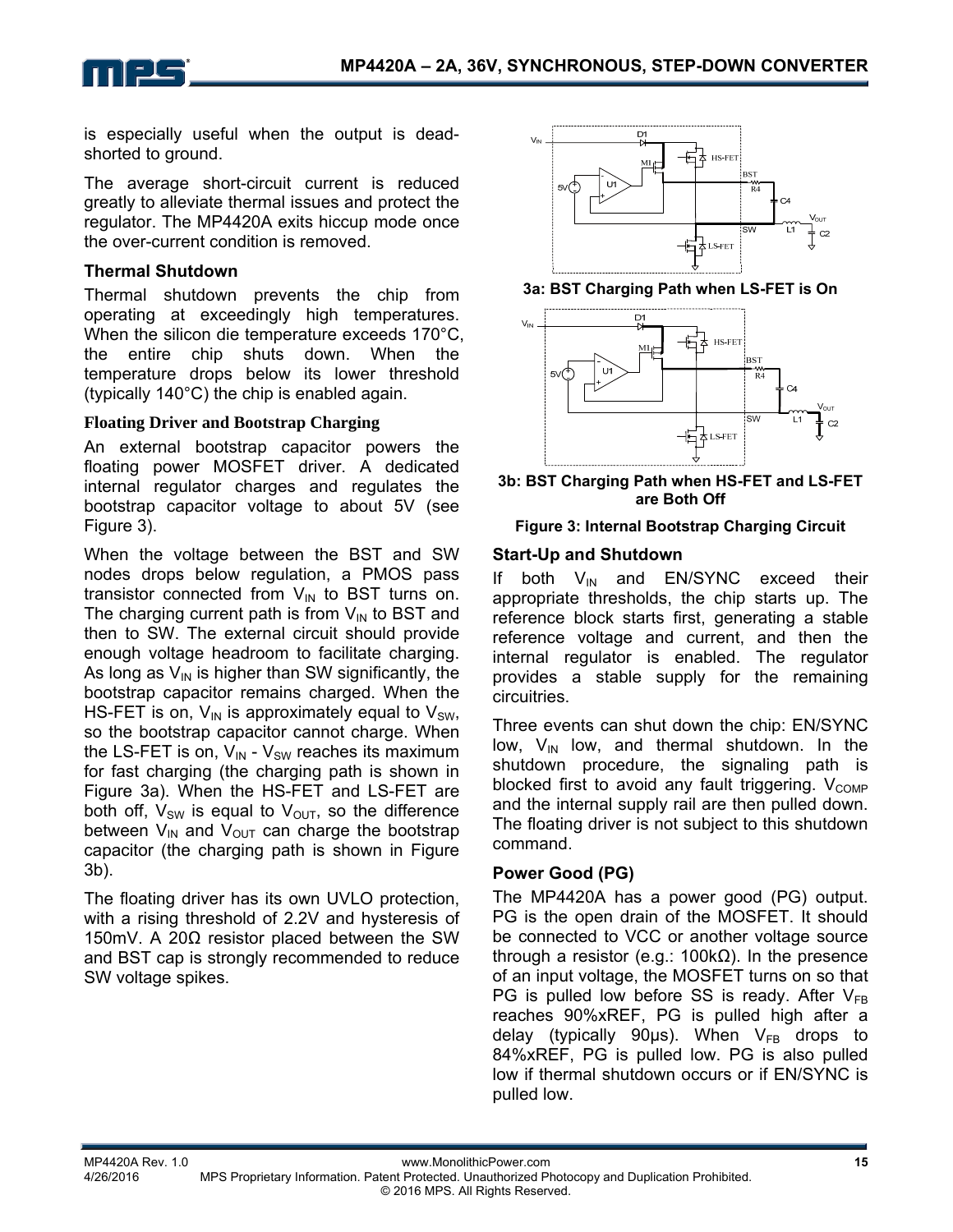

### **APPLICATION INFORMATION**

#### **Setting the Output Voltage**

The external resistor divider sets the output voltage (see Typical Application on page 1). The feedback resistor (R1) also sets the feedback loop bandwidth with the internal compensation capacitor. Choose R1 to be around 40kΩ. R2 can then be calculated with Equation (1):

$$
R2 = \frac{R1}{\frac{V_{\text{OUT}}}{0.792V} - 1}
$$
 (1)

The T-type network is highly recommended when  $V_{\text{OUT}}$  is low (see Figure 4).



**Figure 4: T-Type Network** 

RT + R1 is used to set the loop bandwidth. The higher RT + R1 is, the lower the bandwidth is. To ensure loop stability, it is strongly recommended to limit the bandwidth below 40kHz based on the 410kHz default  $f_{SW}$ . Table 1 lists the recommended T-type resistor values for common output voltages.

**Table 1: Resistor Selection for Common Output Voltages** 

| $V_{\text{OUT}}(V)$ | $R1$ (kΩ) | $R2$ (kΩ)   | $RT$ (k $\Omega$ ) |
|---------------------|-----------|-------------|--------------------|
| 33                  | 41.2 (1%) | 13(1%)      | 51(1%)             |
| 5                   | 41.2 (1%) | $7.68(1\%)$ | $51(1\%)$          |

#### **Selecting the Inductor**

Use a 1µH to 10µH inductor with a DC current rating at least 25% higher than the maximum load current for most applications. For the highest efficiency, an inductor with a small DC resistance is recommended. For most designs, the inductance value can be derived from Equation (2):

$$
L_1 = \frac{V_{\text{OUT}} \times (V_{\text{IN}} - V_{\text{OUT}})}{V_{\text{IN}} \times \Delta I_{\text{L}} \times f_{\text{osc}}}
$$
(2)

Where  $\Delta I_{\parallel}$  is the inductor ripple current.

Choose the inductor ripple current to be approximately 30% of the maximum load current.

The maximum inductor peak current can be calculated with Equation (3):

$$
I_{L(MAX)} = I_{LOAD} + \frac{\Delta I_L}{2}
$$
 (3)

Use a larger inductor for improved efficiency below 100mA under light-load conditions.

#### **V<sub>IN</sub>** Under-Voltage Lockout (UVLO) Setting

The MP4420A has an internal, fixed, undervoltage lockout (UVLO) threshold. The rising threshold is 3.5V, while its falling threshold is about 3.3V. For applications that need a higher UVLO point, an external resistor divider between EN/SYNC and IN can be used to achieve a higher equivalent UVLO threshold (see Figure 5).



#### **Figure 5: Adjustable UVLO using EN/SYNC Divider**

The UVLO threshold can be calculated with Equation (4) and Equation (5):

$$
INV_{RISING} = (1 + \frac{R5}{500k//R6}) \times V_{EN_RISING} \qquad (4)
$$

$$
INV_{\text{FALLING}} = (1 + \frac{R5}{500 \text{k/RR}}) \times V_{\text{EN\_FALLING}} \quad (5)
$$

Where  $V_{EN-RISING}$  is 1.4V and  $V_{EN-FALLING}$  is 1.25V.

When selecting R5, ensure that it is large enough to limit the current flowing into EN/SYNC below 150µA.

#### **Selecting the Input Capacitor**

The input current to the step-down converter is discontinuous and therefore requires a capacitor to supply AC current to the step-down converter while maintaining the DC input voltage. For best performance, use low ESR capacitors. Ceramic capacitors with X5R or X7R dielectrics are recommended because of their low ESR and small temperature coefficients.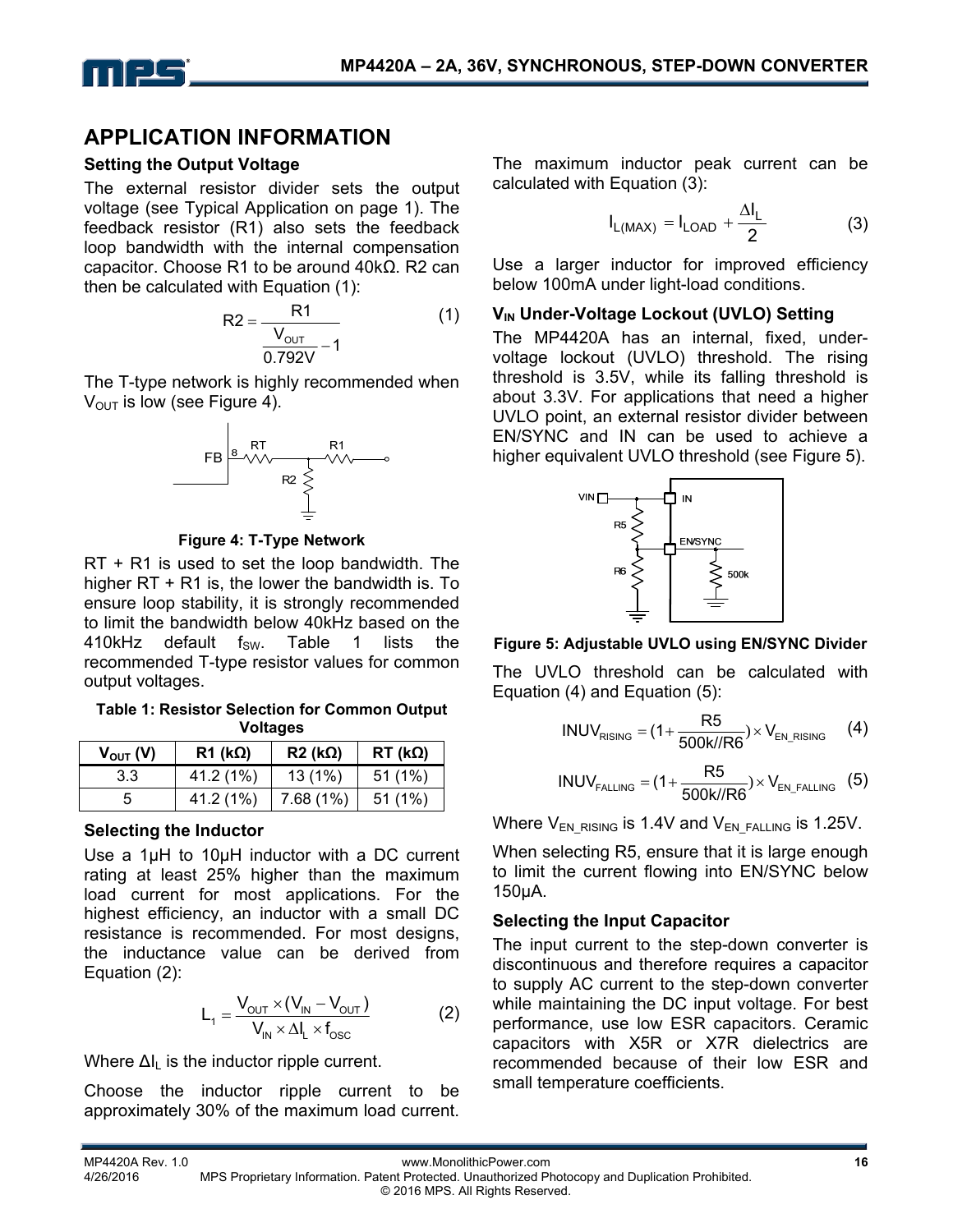

For most applications, a 22µF ceramic capacitor is sufficient to maintain the DC input voltage. It is strongly recommended to use another lower value capacitor (e.g.: 0.1µF) with a small package size (0603) to absorb high-frequency switching noise. Place the smaller capacitor as close to IN and GND as possible (see PCB Layout Guidelines on page 18).

Since C1 absorbs the input switching current, it requires an adequate ripple current rating. The RMS current in the input capacitor can be estimated with Equation (6):

$$
I_{C1} = I_{LOAD} \times \sqrt{\frac{V_{OUT}}{V_{IN}} \left(1 - \frac{V_{OUT}}{V_{IN}}\right)}
$$
 (6)

The worst-case condition occurs at  $V_{IN} = 2V_{OUT}$ , shown in Equation (7):

$$
I_{C1} = \frac{I_{LOAD}}{2}
$$
 (7)

For simplification, choose an input capacitor with an RMS current rating greater than half of the maximum load current.

The input capacitor can be electrolytic, tantalum, or ceramic. When using electrolytic or tantalum capacitors, add a small, high-quality ceramic capacitor (e.g.: 1μF) placed as close to the IC as possible. When using ceramic capacitors, ensure that they have enough capacitance to provide a sufficient charge to prevent an excessive voltage ripple at input. The input voltage ripple caused by the capacitance can be estimated with Equation (8):

$$
\Delta V_{IN} = \frac{I_{LOAD}}{f_s \times C1} \times \frac{V_{OUT}}{V_{IN}} \times \left(1 - \frac{V_{OUT}}{V_{IN}}\right) \tag{8}
$$

#### **Selecting the Output Capacitor**

The output capacitor (C2) maintains the DC output voltage. Ceramic, tantalum, or low ESR electrolytic capacitors are recommended. For best results, use low ESR capacitors to keep the output voltage ripple low. The output voltage ripple can be estimated with Equation (9):

$$
\Delta V_{\text{OUT}} = \frac{V_{\text{OUT}}}{f_s \times L_1} \times \left(1 - \frac{V_{\text{OUT}}}{V_{\text{IN}}}\right) \times \left(R_{\text{ESR}} + \frac{1}{8 \times f_s \times C2}\right) \tag{9}
$$

Where  $L_1$  is the inductor value and  $R_{ESR}$  is the equivalent series resistance (ESR) value of the output capacitor.

For ceramic capacitors, the capacitance dominates the impedance at the switching frequency and causes the majority of the output voltage ripple. For simplification, the output voltage ripple can be estimated with Equation  $(10)$ :

$$
\Delta V_{\text{out}} = \frac{V_{\text{out}}}{8 \times f_s^2 \times L_1 \times C2} \times \left(1 - \frac{V_{\text{out}}}{V_{\text{in}}}\right) \tag{10}
$$

With tantalum or electrolytic capacitors, the ESR dominates the impedance at the switching frequency. For simplification, the output ripple can be approximated with Equation (11):

$$
\Delta V_{\text{out}} = \frac{V_{\text{out}}}{f_s \times L_1} \times \left(1 - \frac{V_{\text{out}}}{V_{\text{IN}}}\right) \times R_{\text{ESR}} \tag{11}
$$

The characteristics of the output capacitor also affect the stability of the regulation system. The MP4420A can be optimized for a wide range of capacitance and ESR values.

#### **BST Resistor and External BST Diode**

A 20Ω resistor in series with a BST capacitor is recommended to reduce SW voltage spikes. A higher resistance is better for SW spike reduction but compromises efficiency.

An external BST diode can enhance the efficiency of the regulator when the duty cycle is high (>65%). A power supply between 2.5V and 5V can be used to power the external bootstrap diode. Either VCC or VOUT can be used as the power supply in this circuit (see Figure 6).



**Figure 6: Optional External Bootstrap Diode to Enhance Efficiency** 

The recommended external BST diode is IN4148, and the recommended BST capacitor value is  $0.1 \mu F$  to  $1 \mu F$ .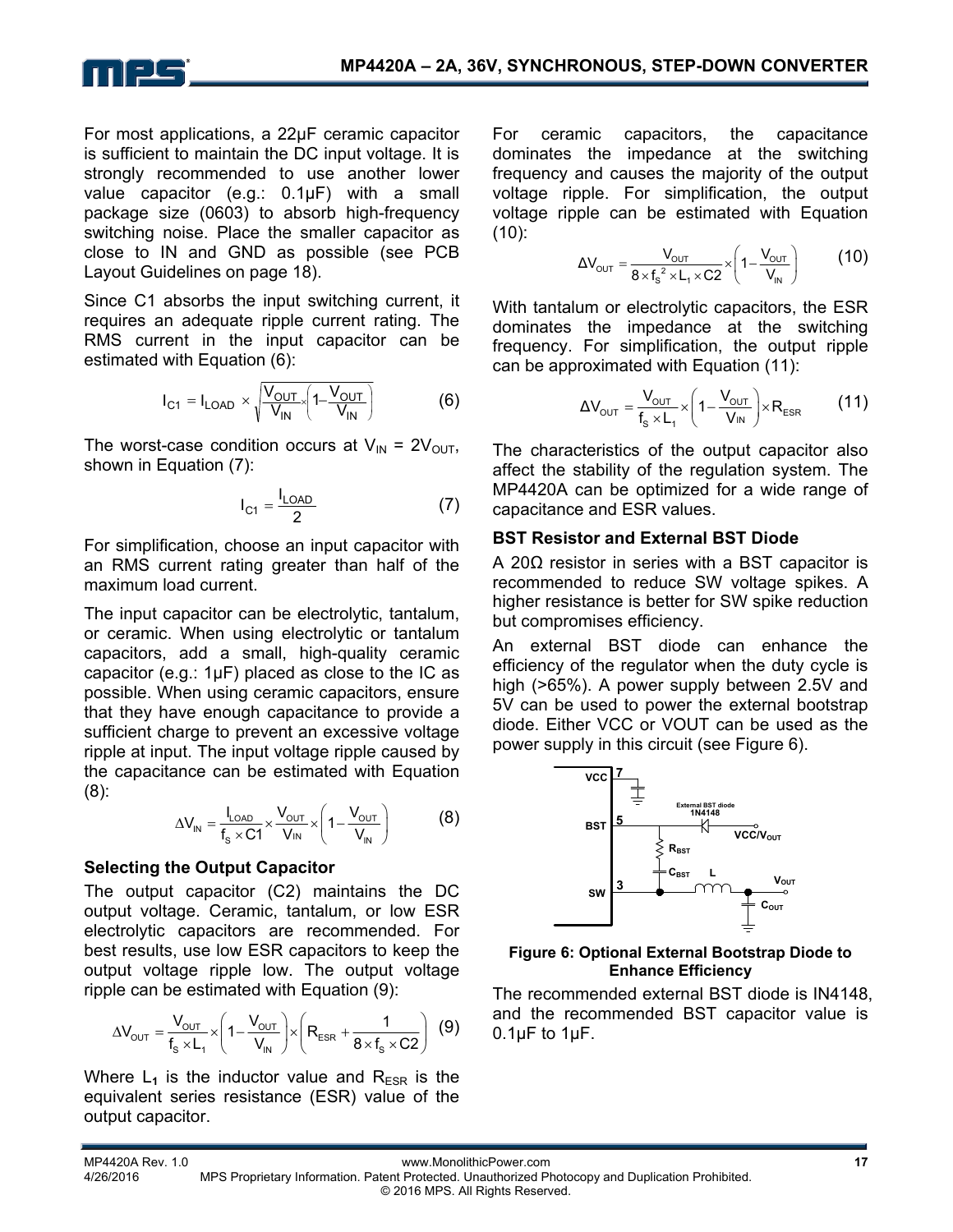



#### **PCB Layout Guidelines**

Efficient PCB layout, especially the input capacitor and VCC capacitor placement, is critical for stable operation. For best results, refer to Figure 7 and follow the guidelines below.

- 1. Place the ceramic input capacitor as close to IN and GND as possible, especially the small package size (0603) input bypass capacitor.
- 2. Keep the connection of the input capacitor and IN as short and wide as possible.
- 3. Place the VCC capacitor to VCC and GND as close as possible.
- 4. Make the trace length of VCC to the capacitor to GND as short as possible.
- 5. Use a large ground plane connected directly to GND.
- 6. Add vias near GND if the bottom layer is the ground plane.
- 7. Route SW and BST away from sensitive analog areas such as FB.
- 8. Place the T-type feedback resistor close to the chip to ensure that the trace connecting to FB is as short as possible.



**Top Layer** 



**Bottom Layer Figure 7: Recommended PCB Layout**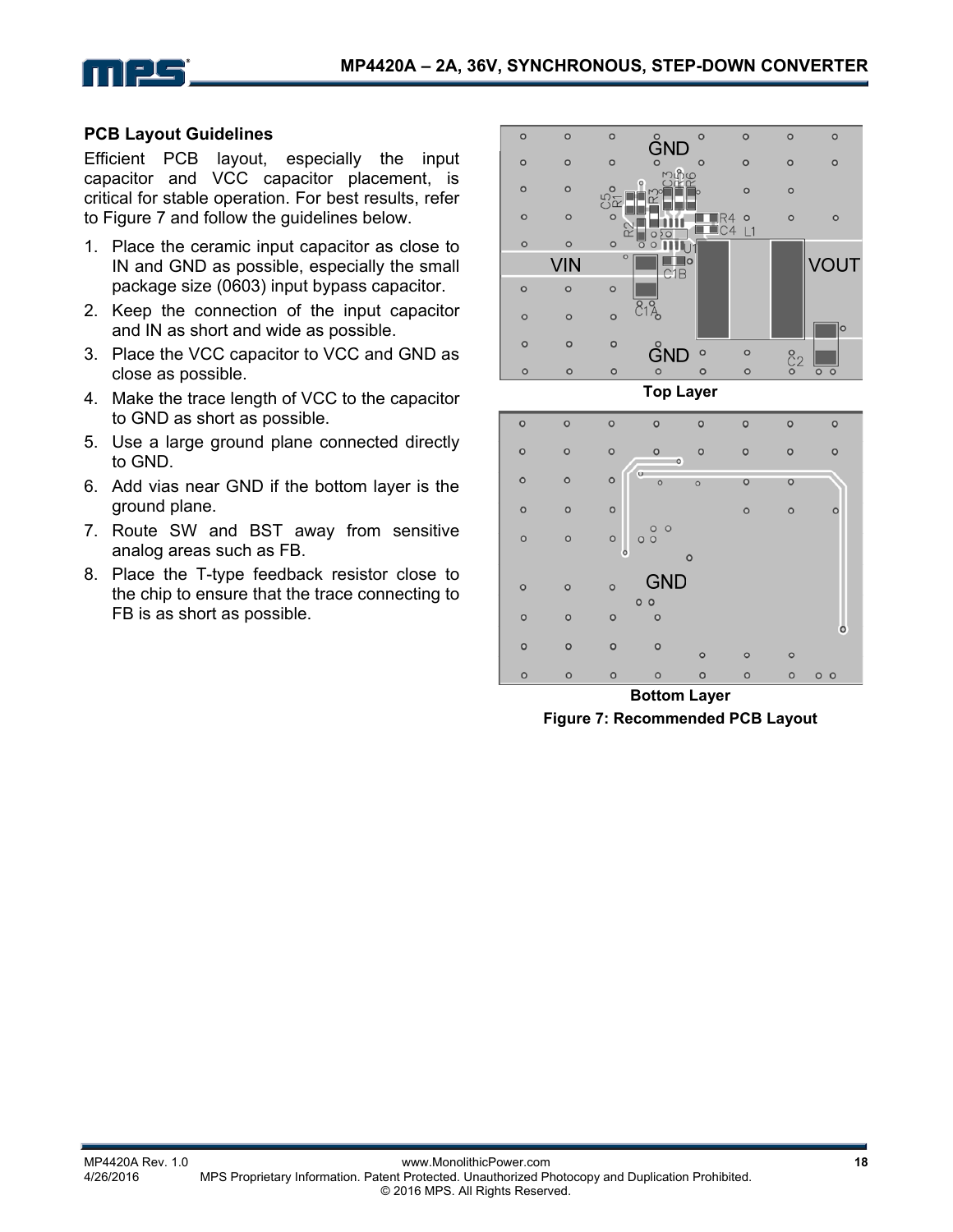

# **TYPICAL APPLICATION CIRCUIT**



**Figure 8: 3.3V Output Typical Application Circuit**